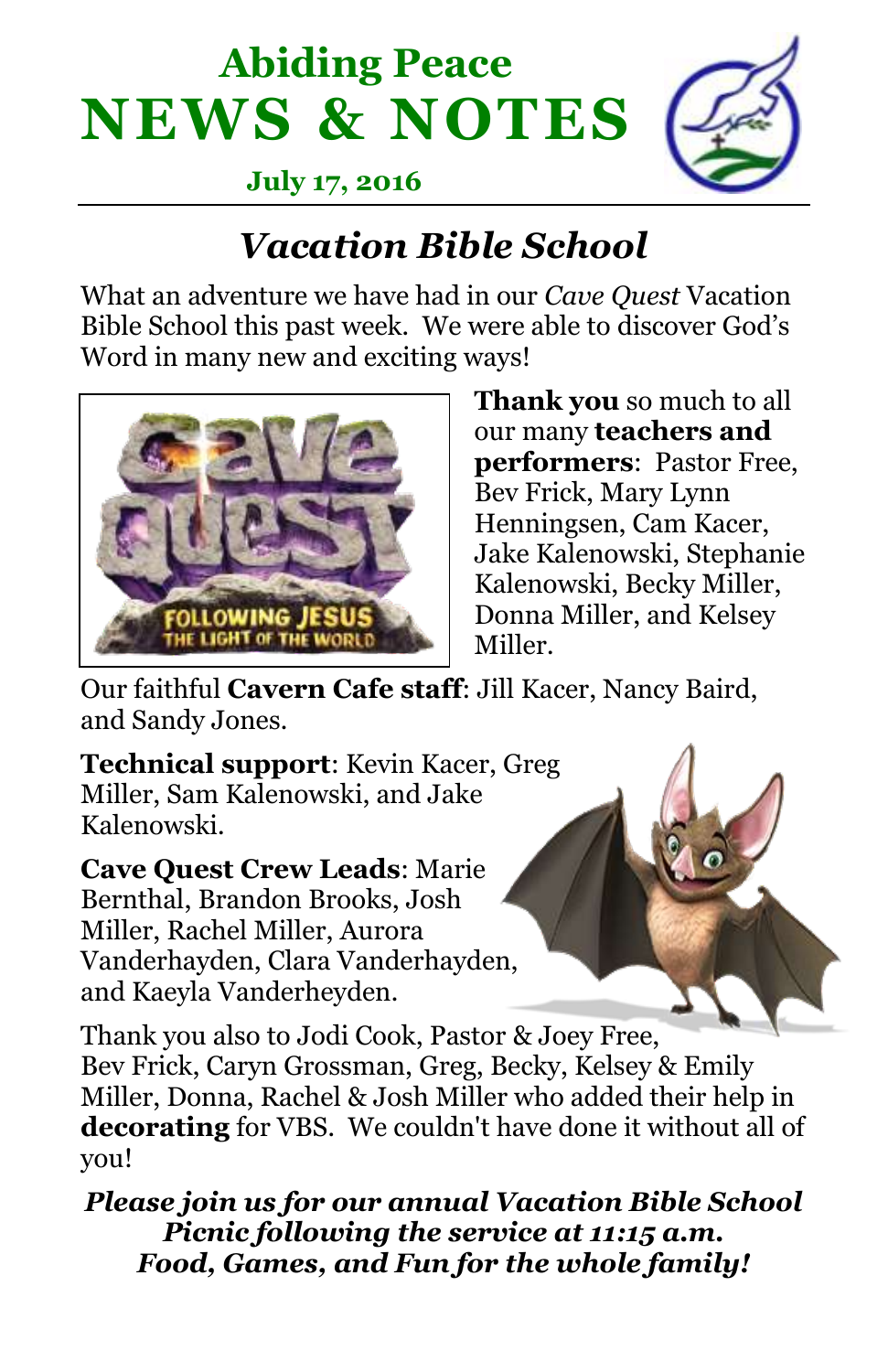## *WELS Night with the Brewers*



Miller Park in Milwaukee, WI, is offering a night for WELS churches and members to purchase discounted tickets for the **Friday, July 29th** Milwaukee Brewers' game against the Pirates.

### *Birthdays & Anniversaries*

This week, special birthday greetings are sent to Jared DeHaan (July 21), Earl McCormack ( July 22), Mark Kreklow (July 23), and Madison Kacer (July 25).

God's blessings are wished on the anniversaries of Joshua & Joey Free (July 17), and Glenn & Donna Miller (July 18)!



#### *Air Filters*

If anyone uses size 20 x 20 air filters for their furnace, please see Caryn Grossman. We have a supply available if needed.



#### *Housing Request*

We have a request for housing for a WELS couple from Arizona that will be in the area from **August 1 - 16** to see their daughter and grandchildren. If you have the room, an RV that could be hooked up, or another option, please let us know in the church office. Thank you!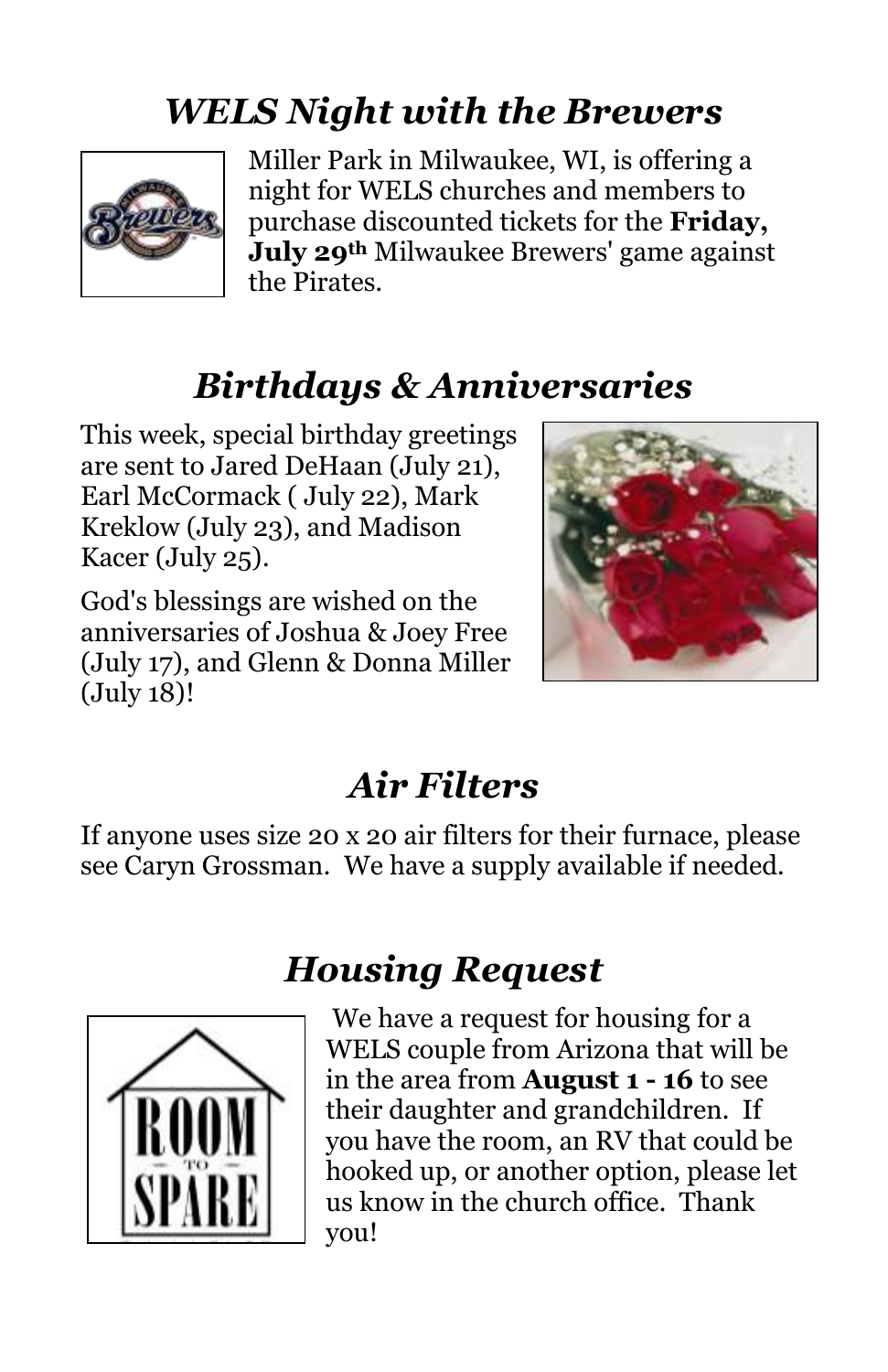## *Movie Night and Ice Cream Social*

Our Movie Night and Ice Cream Social that was scheduled for



Saturday, July 30th, @ 7:00 p.m. Has been postponed until late August or



September (when it gets dark earlier for movie viewing). Watch for new details to emerge!

## *Opportunity to Give Back*

If you shop at Amazon, we have an opportunity to have a percentage of your purchase benefit Abiding Peace. Simply list Abiding Peace in your account profile as the charity of choice. amazonsmile

# **Welcome to AmazonSmile!**

Thank you for supporting **Abiding Peace Lutheran Church**.

**NOTE: always start at [smile.amazon.com](https://www.amazon.com/gp/f.html?C=BKM94FC3JWEU&K=A5TAPNUAEPVWF&R=2M9OK2XTYWFK6&T=C&U=http%3A%2F%2Fsmile.amazon.com%2Fref%3Dpe_830720_136174660_smi_em_we2_l1_smi&A=OTQ94Q0VRLAFWCOF0GI2ZOLCQAOA&H=IBTZAHKHENIF15L9AGMTR0AKF80A&ref_=pe_830720_136174660_smi_em_we2_l1_smi)**

and Amazon will donate 0.5% of the price of your eligible AmazonSmile purchases.

http://smile.amazon.com